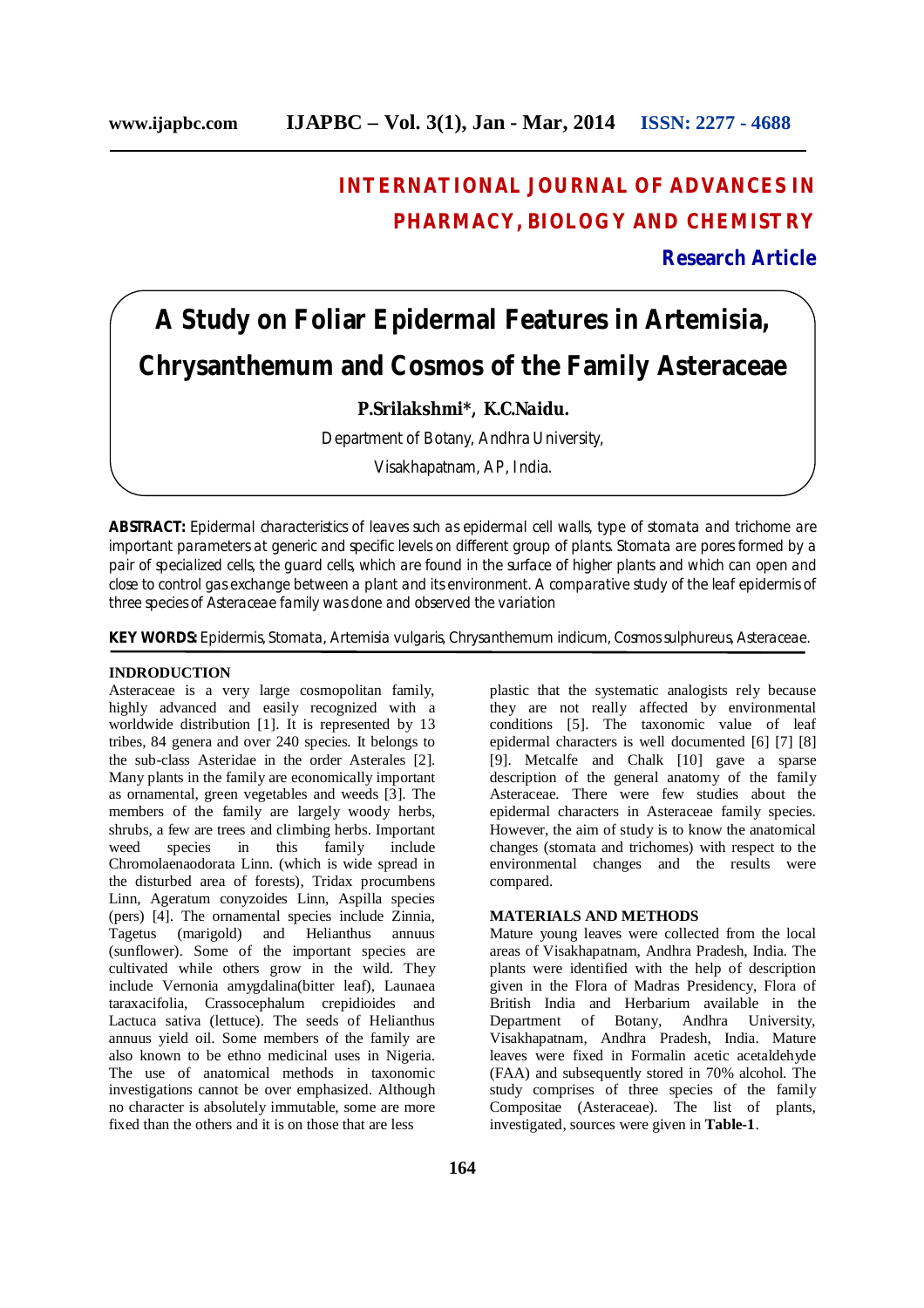The peeling of epidermis of fresh leaf material that was fixed in FAA was obtained. The peelings were taken from the middle portion of the leaf, both the surfaces [11] either by scrapping or a safety razor blade directly or by treating them with Acetic acid (1- 100%) of NaOH (0.5-20%) based on the material. The preparations were stained with Saffranin and mounted in Glycerin and observed. Observations were made using Olympus compound microscope under various magnifications. Ocular micrometer was used for all the measurements and calculations were made by calibrating with stage micro meter. Figures were sketched using camera lucida and the magnifications  $(10x \times 40x)$  were indicated in the illustrations.

#### **RESULTS AND DISCUSSION**

In Artemisia vulgaris cells were irregular sinuous anticlinal walls. In Chrysanthemum indicum the cells were pentagonal with slight wavy margins. In Cosmos they were pentagonal with more or less sinuous antclinal walls shown in **Pictures (1, 2, 3, 4, 5 and 6).** Different combinations of stomata occur on the same surface of the leaf. However in all the species the basic stomatal type is anomocytic type. In

addition to, anisocytic, diacytic, tri, tertacytic stomata are also present in some species along with anomocytic type. Rabie*et al* (2006 )[12] discussed the epidermal cells variation in Artemisia vulgaris. Our results about the species, agreed with their findings regarding the shape and arrangements of epidermal cells but little variation, it may reflect the environmental changes (soil, temperature, humidity, PH, and availability of nutrients).

#### **CONCLUSION**

Studies on epidermis have gained much importance during this century. This is because these studies are widely recognized in taxonomy and in the identification of plant materials in Paleobotany, Pharmacognosy and Forensic science. This study revealed the presence of variations in stomata types belonging to the same family. Differences were observed at abaxial and adaxial surfaces of the same leaf and even at the same surface. Therefore, from the present investigation we can conclude environmental change reflect some variations. These studies can be useful for future investigations.

| Table: 1 Plant material used for the study: |  |
|---------------------------------------------|--|
|---------------------------------------------|--|

| S.NO | Name of the plant species | Source        |
|------|---------------------------|---------------|
|      | Artemisia vulgaris        | Visakhapatnam |
| 2.   | Chrysanthemum indicum     | Visakhapatnam |
| 3.   | Cosmos sulphureus         | Visakhapatnam |





**Fig:1 Artemisia vulgaris ( adaxial surface) Fig:2 Artemisia vulgaris (abaxial surface)**